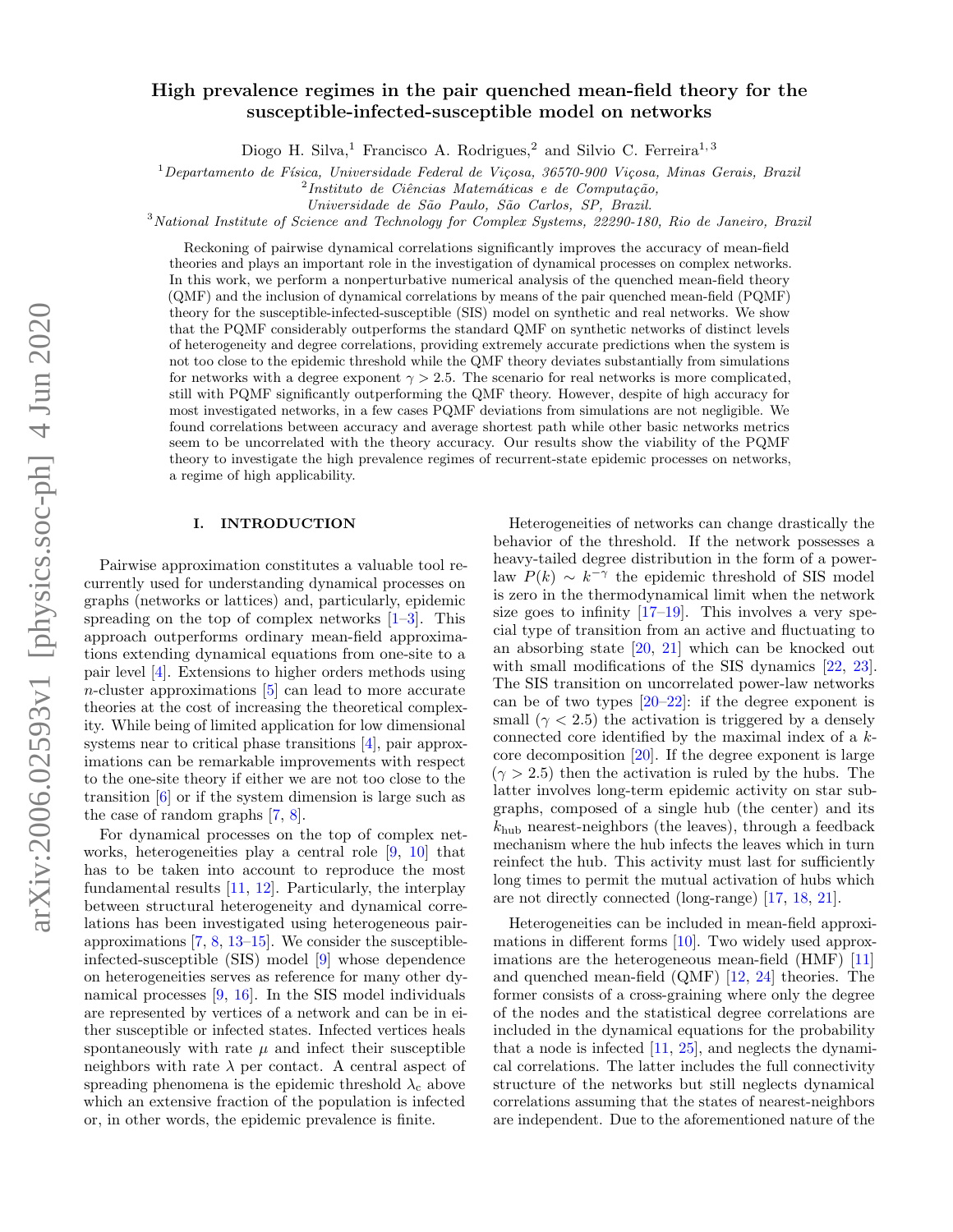SIS activation mechanisms, the explicit inclusion of the network connectivity structure, as in the QMF approach, is imperative to construct mean-field theories of the SIS model since heterogeneous mixing, which corresponds to an annealed network [\[20\]](#page-8-1), will destroy localization effects as for example the self-sustained activity in a star subgraph.

Despite of the detailed microscopic description of the QMF theory, neglecting dynamical correlations in SIS model can lead to modest accuracy with significant deviations from simulations [\[26–](#page-8-7)[28\]](#page-8-8) if epidemic involves, for example, activation localized in the hubs that spreads to the rest of network [\[17,](#page-7-14) [20\]](#page-8-1). Indeed, the threshold predicted by the QMF theory for the SIS model, given by the inverse of the largest eigenvalue of the adjacency matrix [\[12,](#page-7-10) [19\]](#page-8-0) (see Sec. [II](#page-1-0) for details), involves a localized phase on random power-law networks with degree exponent  $\gamma > 2.5$  [\[29\]](#page-8-9). Dynamical correlations reckoned by individual pairwise interactions greatly improve the predictions of the epidemic thresholds of the QMF approach in the so-called pair QMF (PQMF) theory [\[27\]](#page-8-10); see Sec. [II](#page-1-0) for details. Indeed, PQMF theory [\[2,](#page-7-16) [3,](#page-7-1) [28,](#page-8-8) [30\]](#page-8-11) and modified versions of it [\[31–](#page-8-12)[34\]](#page-8-13) have been intensively investigated recently. The asymptotic scaling exponent of the threshold as function of the network size is unchanged when the pair-approximation is included in the QMF theory [\[27,](#page-8-10) [28\]](#page-8-8).

Since PQMF theory has been mainly analyzed perturbatively in the limit of very low prevalence to investigate the position of the epidemic thresholds, Matamalas et al. [\[31\]](#page-8-12) claimed that it has limitations to compute high epidemic incidence regimes and proposed that a microscopic Markov chain approach (MMCA) [\[35\]](#page-8-14), which is a discrete time version of the QMF theory, could be used instead. However, a nonperturbative approach is possible though numerical integration of both QMF and PQMF dynamical equations. Since large discrepancies between discrete and continuous time approaches can be present in the SIS dynamics [\[36\]](#page-8-15), a nonperturbative analysis of QMF and PQMF theories is necessary. We develop nonperturbative analyses of both QMF and PQMF theories for SIS on networks using numerical integration of the corresponding dynamical equations. We consider both large synthetic networks generated with the Weber-Porto model [\[37\]](#page-8-16) and real networks with different levels of degree correlation. We address regimes not asymptotically close to the epidemic threshold since the mean-field theories fail in predicting very low densities of infected vertices [\[28,](#page-8-8) [38\]](#page-8-17). However, numerical analyses supports that this asymptotic scaling is confined into a small interval near to  $\lambda = \lambda_c \rightarrow 0$  such that the mean-field theories are still applicable beyond this region; see Fig. [1.](#page-2-0) We report that the PQMF theory predicts very accurately the epidemic prevalence in synthetic networks for all ranges of degree exponent ( $\gamma$  < 2.5 and  $\gamma$  > 2.5) and correlations (assortative, disassortative, or uncorrelated) investigated while QMF theory presents significant deviations for  $\gamma > 2.5$ . For real networks, in general, PQMF theory considerably outperforms QMF but also presents non-negligible deviations from simulations in some cases.

The remaining of the paper is organized as follows. The mean-field theories used in this work are discussed in Sec. [II.](#page-1-0) The comparison of numerical integration and stochastic simulations are performed in Sec. [III](#page-2-1) while our concluding remarks are presented in Sec. [IV.](#page-6-0) Appendices [A,](#page-6-1) [B,](#page-6-2) and [C](#page-7-17) present technical details of our numerical analyses.

### <span id="page-1-0"></span>II. MEAN-FIELD THEORIES

We investigate the SIS model on a connected, undirected, and unweighted network with  $i = 1, \ldots, N$  vertices whose structure is encoded in the adjacency matrix  $A_{ij}$ defined by  $A_{ij} = 1$  if i and j are connected and  $A_{ij} = 0$ otherwise. The healing rate is fixed to  $\mu = 1$  without loss of generality.

The probability that a vertex  $i$  is infected, represented by  $\rho_i$ , evolves as [\[27\]](#page-8-10)

<span id="page-1-1"></span>
$$
\frac{d\rho_i}{dt} = -\rho_i + \lambda \sum_j \phi_{ij} A_{ij} \tag{1}
$$

where  $\phi_{ij}$  is the probability that a vertex *i* is susceptible and its nearest-neighbor  $j$  is infected. Equation [\(1\)](#page-1-1) is exact but not closed. A closed system is obtained taking the one-site approximation  $\phi_{ij} \approx \rho_i (1 - \rho_j)$  that correspond to the QMF theory [\[24,](#page-8-5) [29\]](#page-8-9)

<span id="page-1-3"></span>
$$
\frac{d\rho_i}{dt} = -\rho_i + \lambda(1 - \rho_i) \sum_{j=1}^{N} A_{ij} \rho_j.
$$
 (2)

The QMF epidemic threshold is given by  $\lambda_c^{\text{QMF}} \Lambda^{(1)} = 1$ where  $\Lambda^{(1)}$  is the largest eigenvalue (LEV) of the adjacency matrix  $A_{ij}$ .

The PQMF theory includes dynamical correlations considering the evolution of  $\phi_{ij}$  which, in its complete but not closed form, depends on the triplets; see Ref. [\[27\]](#page-8-10). The PQMF theory consists of approximating the triplets  $[A_i, B_j, C_l]$  in which i and l are both connected to j by

<span id="page-1-2"></span>
$$
[A_i, B_j, C_l] \approx \frac{[A_i, B_j][B_j, C_l]}{[B_j]}.
$$
 (3)

Here  $A$ ,  $B$ , and  $C$  are the states of the vertices that, in the SIS case, can be either infected or susceptible. The approximation given by Eq.  $(3)$  considers that  $(i, j, l)$  does not form a triangle, i.e., i and l are connected to i but not to each other. Actually, the effects of clustering have been recently investigated [\[34\]](#page-8-13) and it was shown that even in networks with high cluster coefficient, plenty of triangles, the approximation given by Eq. [\(3\)](#page-1-2) performs very well for the steady state. The final PQMF equation for  $\phi_{ij}$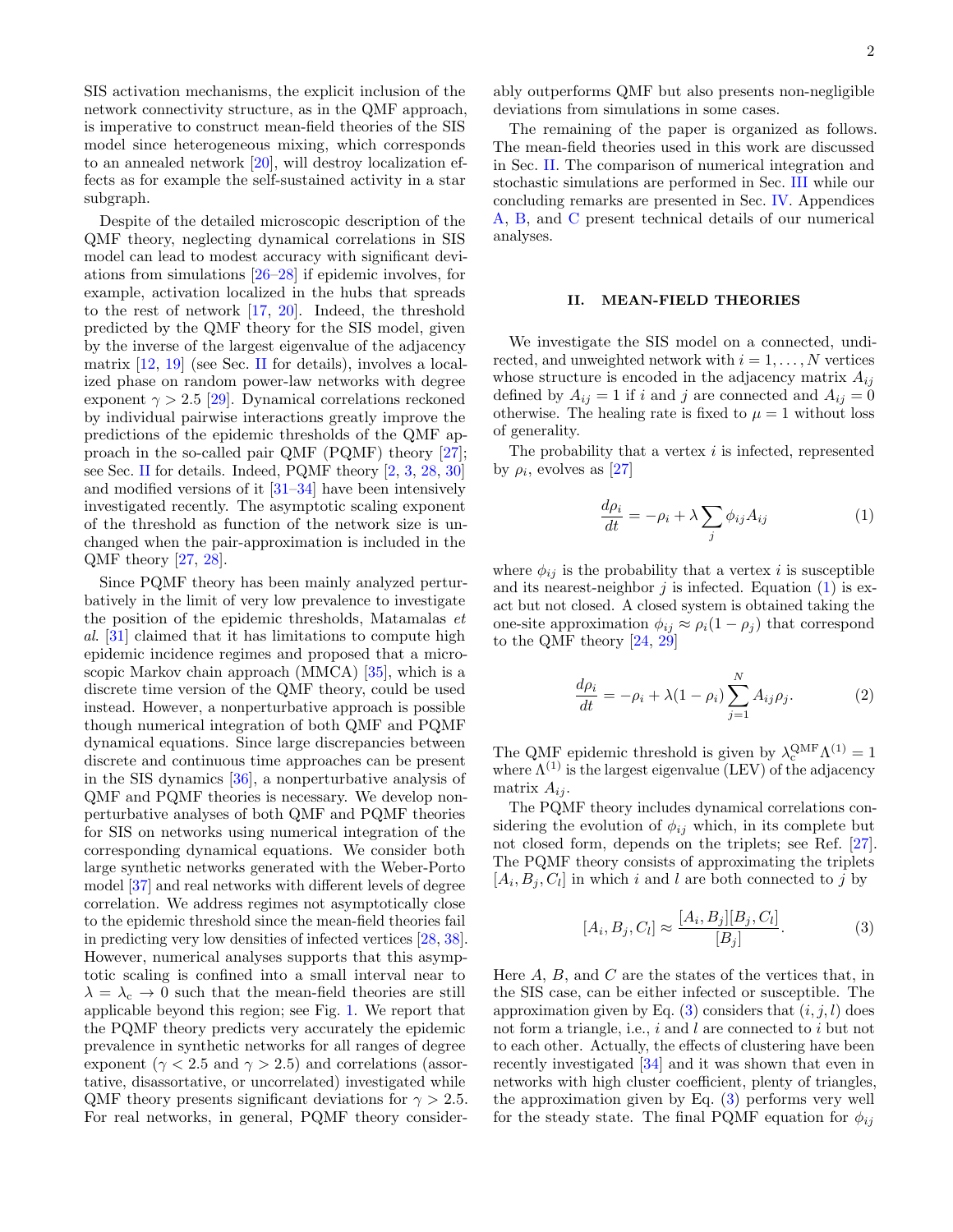becomes

<span id="page-2-2"></span>
$$
\frac{d\phi_{ij}}{dt} = -(2+\lambda)\phi_{ij} + \rho_j + \lambda \sum_l \frac{\omega_{ij}\phi_{jl}}{1-\rho_j} (A_{jl} - \delta_{il})
$$

$$
-\lambda \sum_l \frac{\phi_{ij}\phi_{il}}{1-\rho_i} (A_{il} - \delta_{lj}), \qquad (4)
$$

in which  $\omega_{ij} = 1 - \phi_{ij} - \rho_i$ . Equations [\(1\)](#page-1-1) and [\(4\)](#page-2-2) form a closed system of  $N+M$  equations where  $M=\frac{1}{2}\sum_j k_i$  is the number of edges of the network. More details of the derivation are given in Ref. [\[27\]](#page-8-10).

The epidemic threshold within the PQMF framework is given by the transcendent equation  $\lambda_c \Omega^{(1)}(\lambda_c) = 1$ , [\[28\]](#page-8-8) where  $\Omega^{(1)}$  is the largest eigenvalue of the weighted adjacency matrix  $B_{ij}$  given by

<span id="page-2-3"></span>
$$
B_{ij} = \frac{2+\lambda}{2\lambda+2} \frac{A_{ij}}{1+\frac{\lambda^2 k_i}{2\lambda+2}}.\tag{5}
$$

See [\[28\]](#page-8-8) for the derivation of Eq. [\(5\)](#page-2-3).

Very close to the threshold, the epidemic prevalence  $ρ$ , defined as  $ρ = \frac{1}{N} \sum_i ρ_i$ , approaches zero following a power-law in the form  $\rho \simeq a_1(\lambda - \lambda_c)^{\beta}$  where  $\beta$  is a critical exponent  $[4]$  and  $a_1$  is prefactor that may depend on the network size. Either in QMF [\[29,](#page-8-9) [39\]](#page-8-18) and PQMF [\[28\]](#page-8-8) theories it can be shown that  $\beta_{\text{QMF}} = \beta_{\text{PQMF}} = 1$  while  $a_{\text{QMF}}$  or  $a_{\text{PQMF}}$  can be expressed in terms of the principal eigenvector (PEV)  $\{v_i^{(1)}\}$  of either  $A_{ij}$  or  $B_{ij}(\lambda_c)$ , respectively, as [\[28,](#page-8-8) [29\]](#page-8-9)

$$
a = \frac{\sum_{i=1}^{N} v_i^{(1)}}{N \sum_{i=1}^{N} \left[ v_i^{(1)} \right]^3}.
$$
 (6)

These results are straightforwardly derived when the network presents a spectral gap  $\Lambda^{(1)} \gg \Lambda^{(2)}$ , where  $\Lambda^{(2)}$  is the second LEV of the adjacency matrix; see e.g. [\[28,](#page-8-8) [29\]](#page-8-9). However, it was shown that  $\beta_{\text{QMF}} = 1$  is always true [\[40\]](#page-8-19) and the same is expected for the PQMF theory since pair approximations should not change the universality class predicted by the one-vertex theory [\[5\]](#page-7-3).

The mean-field exponent  $\beta = 1$  does not match the rigorous results obtained by Mountford et al. [\[38\]](#page-8-17) in thermodynamical limit  $N \to \infty$  where

<span id="page-2-6"></span>
$$
\rho \sim \begin{cases}\n\frac{\lambda^{\frac{1}{3-\gamma}}}{(\ln \frac{1}{\lambda})^{\gamma-2}} & \text{if } 2 < \gamma < 5/2 \\
\frac{\frac{\lambda^{2\gamma-3}}{(\ln \frac{1}{\lambda})^{\gamma-2}}}{(\ln \frac{1}{\lambda})^{2\gamma-4}} & \text{if } \gamma > 3,\n\end{cases} (7)
$$

according to which  $\beta > 1$  for any  $\gamma > 2$ . For large networks with  $\gamma < 5/2$ , where the epidemic threshold is very accurately reproduced by the QMF theory, the numerical integration performed in Ref. [\[28\]](#page-8-8) confirms the deviation from the exact result for  $\lambda$  approaching  $\lambda_c^{\text{QMF}} =$  $\frac{1}{\Lambda^{(1)}}$  while stochastic simulations are in agreement with the rigorous results. However, the simulations show a pre-asymptotic behavior fully consistent with  $\beta_{\text{QMF}} = 1$ .



 $1\times10^{-4}$   $2\times10^{-4}$   $3\times10^{-4}$   $4\times10^{-4}$   $5\times10^{-4}$ 

FIG. 1. Epidemic prevalence around the transition threshold  $\lambda_c = 1/\Lambda^{(1)}$  for UCM networks with  $\gamma = 2.3$ ,  $k_{\text{min}} = 3$ , and  $k_{\text{max}} = 1/\Lambda$ . Simulations are represented by solid lines with  $k_{\text{max}} = 2\sqrt{N}$ . Simulations are represented by solid lines with symbols and numerical integration of the QMF equation [\(2\)](#page-1-3) is given by the dashed lines. Horizontal arrows indicate the interval where curves depart from linearity.

λ−1/ $Λ$ <sup>(1)</sup>

<span id="page-2-0"></span>0

 $0_{\alpha}$ 

 $1\times10$ 

 $2\times10$ 

 $3\times10$ 

ρ

 $4\times10$ 

 $5 \times 10^{-7}$ 

In a linear scale<sup>[1](#page-2-4)</sup>, the region that departs from linearity is squeezed around  $\lambda = \lambda_c \rightarrow 0$  as the network size increases, as indicated by the horizontal arrows in Fig. [1,](#page-2-0) in which simulations and QMF theory are compared. The slope of the linear region decreases with size since  $a_{\text{OMF}}$ also does: we found  $a_{\text{QMF}} = 0.00382$  for  $N = 10^7$  and  $a_{\text{QMF}} = 0.00130$  for  $N = 10^8$ . Finally, we see that QMF is not able to capture quantitatively the amplitude of the linear region observed in simulations reinforcing the need of nonperturbative analyses of the PQMF theory.

A closed solution for Eqs [\(1\)](#page-1-1) and [\(4\)](#page-2-2) can be derived for the particular case of homogeneous networks where  $P(k) = \delta_{k,m}$  for which  $\rho_i = \rho$  and  $\phi_{ij} = \phi$ . The expression for stationary epidemic prevalence is<sup>[2](#page-2-5)</sup>

<span id="page-2-7"></span>
$$
\bar{\rho} = \frac{\lambda - \lambda_c}{m^{-1} + \lambda - \lambda_c}, \quad \lambda_c = \frac{1}{m - 1}.
$$
 (8)

#### <span id="page-2-1"></span>III. RESULTS

We numerically integrated QMF and PQMF equations using a fourth-order Runge-Kutta method with time step  $\delta t = 10^{-2}$  to  $10^{-1}$ . Initial conditions consistent with the exact closure equations relating pairwise and single vertex probabilities such as  $[S_i, I_j] + [I_i, I_j] = [I_j]$  must be chosen and the steady state is insensitive to a particular choice. We performed stochastic simulations of the SIS

<span id="page-2-4"></span><sup>1</sup> Obviously, this region will not shrunk in a logarithm scale and the asymptotic scaling is the theoretical one given by Eq. [\(7\)](#page-2-6).

<span id="page-2-5"></span><sup>2</sup> The solution is same derived for the contact process in, e.g., Ref. [\[41\]](#page-8-20) replacing the infection rate  $\lambda_{\rm CP} = m\lambda_{\rm SIS}$ , where  $\lambda_{\rm CP}$  is the infection rate for the contact process and  $\lambda_{\rm SIS}$  for SIS.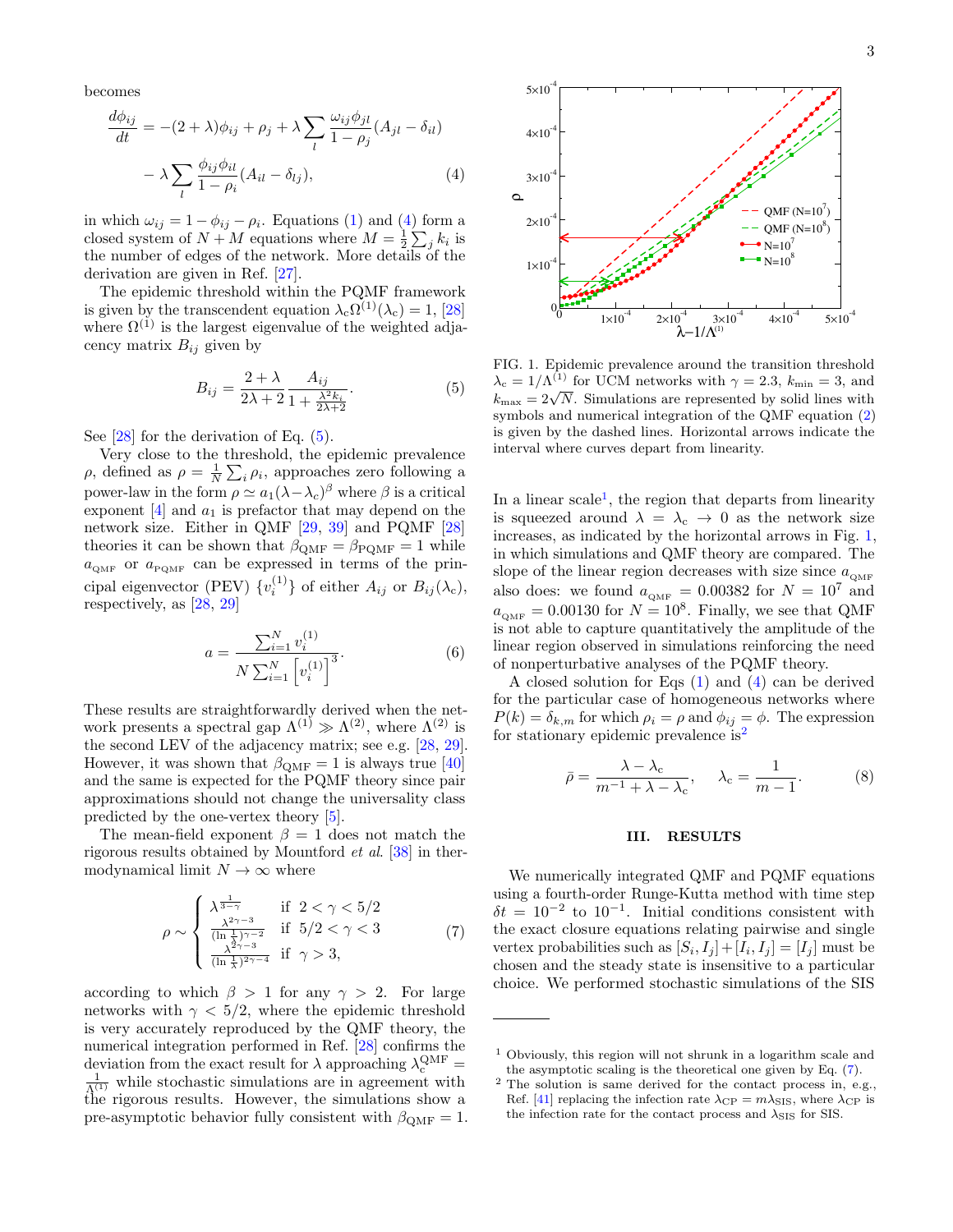dynamics on networks using an optimized Gillespie algorithm  $[42]$ ; see Appendix [C.](#page-7-17) The absorbing states, which are rigorously the unique real stationary state in finite size networks, were circumvented using quasistationary (QS) simulations [\[43\]](#page-8-22); see Appendix [B.](#page-6-2)

#### A. Synthetic networks

A simple metrics to quantify the correlations is the average degree of the nearest-neighbors of vertices with a given degree k [\[9,](#page-7-7) [44\]](#page-8-23), represented by  $\kappa_{nn}(k)$ . The functional form of  $\kappa_{nn}(k)$  reveals correlation patterns of the network. If  $\kappa_{nn}$  is an increasing function of k, the network presents assortative correlations where vertices of similar degree tend to be connected. Conversely, if  $\kappa_{nn}$  decreases with  $k$  the network has disassortative correlations where vertices of high degree tend to be connected with vertices of low degree. Finally, if  $\kappa_{nn}$  does not depend of the degree, the networks is said uncorrelated or neutral and assumes de value  $\kappa_{nn} = \langle k^2 \rangle / \langle k \rangle$  [\[9\]](#page-7-7).

We investigated networks with distributions  $P(k) \propto$  $k^{-\gamma}$  and  $k = k_{\min}, \ldots, k_{\max}$  where  $k_{\min} = 3$ . For  $\gamma < 3$  $k$  ' and  $k = k_{\min}, \dots, k_{\max}$  where  $k_{\min} = 3$ . For  $\gamma < 3$  we used  $k_{\max} = 2\sqrt{N}$  that permits to build networks without degree correlation with the uncorrelated configuration model (UCM) [\[45\]](#page-8-24). The factor 2 helps to accelerate the convergence to the asymptotic limit where both  $N \to \infty$ and  $k_{\text{max}} \rightarrow \infty$  [\[28\]](#page-8-8). For  $\gamma > 3$ , a rigid cutoff given by  $P(k_{\text{max}})N = 1$  [\[46\]](#page-8-25) was used to suppress multiple (localized) transitions [\[47\]](#page-8-26) and facilitating threshold determination. Degree correlations were included using the benchmark model proposed by Weber and Porto [\[37\]](#page-8-16), hereafter called Weber-Porto configuration model (WPCM); see Appendix [A.](#page-6-1) The dependence  $\kappa_{nn}(k) \propto k^{\alpha}$  was investigated where  $\alpha < 0$ ,  $\alpha = 0$  and  $\alpha > 0$  correspond to disassortative, neutral, and assortative correlations respectively.

Epidemic prevalence obtained from theories and stochastic simulations are compared in Fig. [2.](#page-3-0) While QMF theory deviates from simulation for regimes of high densities of infected vertices, PQMF cannot be distinguished from simulations in the presented scales. At low densities regimes, QMF and PQMF agree very well and are indistinguishable from simulations for  $\gamma = 2.3$ , Fig.  $2(a)$  $2(a)$ , while larger deviations of QMF can be seen for larger values of  $\gamma$ , Figs [2\(](#page-3-0)b) and (c). The accuracy of the theories at low prevalence is better for assortative and worse for disassortative networks when compared with the neutral case. Another interesting dependence on the assortativity can be observed in these curves. For low prevalence, assortative and disassortative networks possess, respectively, higher and lower densities if compared with the uncorrelated networks. At high prevalences, the converse is observed where disassortative networks present higher densities than the assortative and neutral networks. The same behavior is observed for all values of  $\gamma$ , indicating that it is related to the degree correlations. The behavior at low densities can be explained in terms



<span id="page-3-0"></span>FIG. 2. Epidemic prevalence as a function of the infection rate for WPCM networks with  $N = 10^6$  vertices, degree exponent (a)  $\gamma = 2.3$ , (b) 2.8 and (c) 3.5 and different levels of degree correlations. Symbols represent stochastic simulation while solid and dashed lines the numerical integration of the QMF and PQMF theories, respectively. Bottom and top insets show zoom of low and high prevalence, respectively.

of reduced capacity to transmit infection when hubs are surrounded by low degree vertices in the disassortative case rather than being directly connected more likely in the assortative case. We cannot provide simple arguments for inverted dependence on the assortativity degree at high densities, but it is very precisely reproduced by the PQMF theory. We also simulated the SIS on larger networks with  $N = 10^7$  vertices and the level of accuracy of the mean-field theories is similar.

We also investigate the role of the heterogeneity comparing the PQMF theory with a pair homogeneous mean-field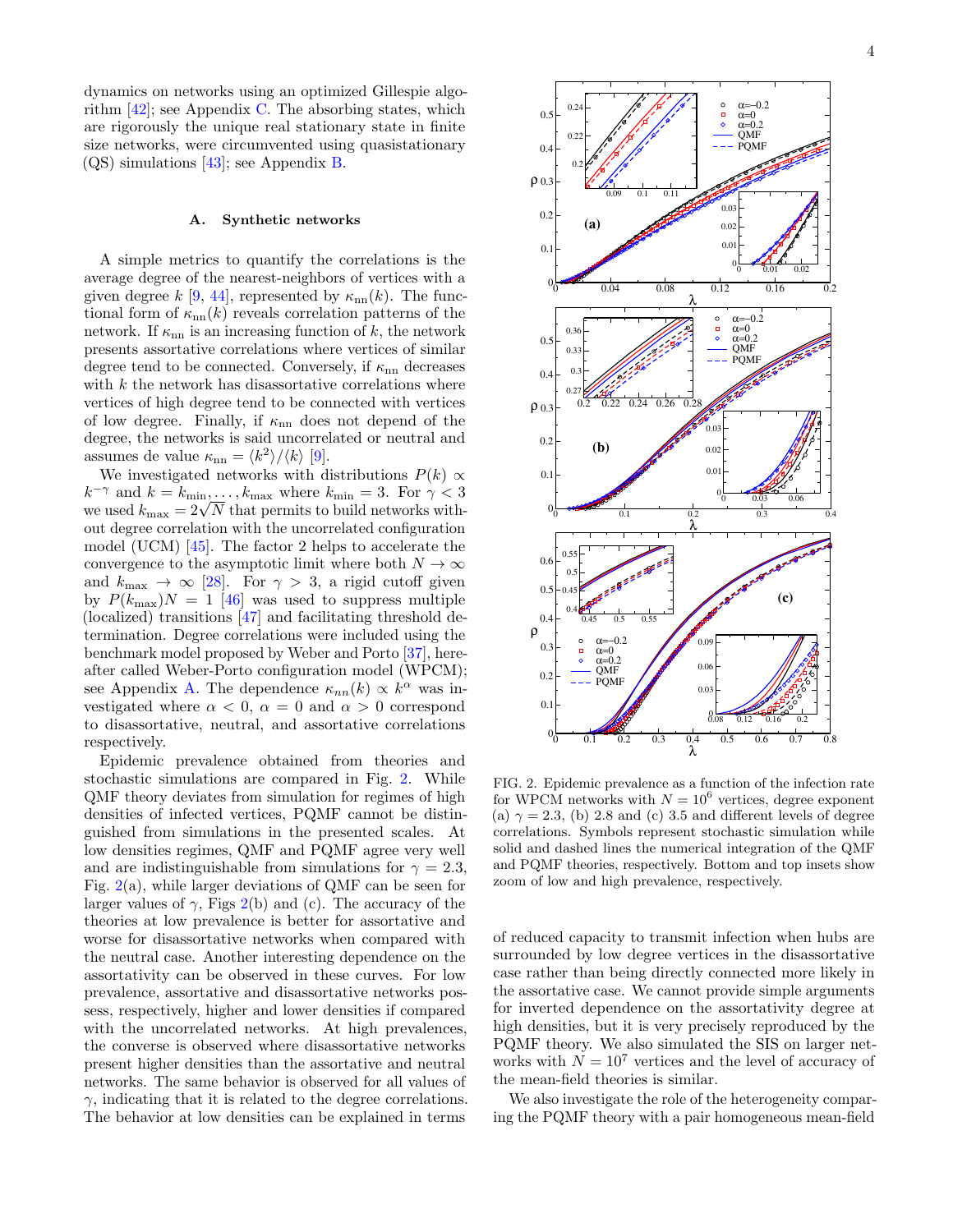

<span id="page-4-0"></span>FIG. 3. Comparison of pair quenched (dashed lines) and homogeneous (solid lines) mean-field theories for uncorrelated networks with different levels of heterogeneity. The network size is  $N = 10^6$ .

theory (PHMF) using Eq.  $(8)$  with m replaced by the average degree  $\langle k \rangle$  of the network [\[48,](#page-8-27) [49\]](#page-8-28). The density of infected vertices obtained in both pairwise approaches are shown in Fig. [3.](#page-4-0) Beyond the expected discrepancy for describing the low prevalence regimes, since one theory predicts a finite while the other a vanishing threshold, the regime of high epidemic prevalence is affected by inclusion of heterogeneity. As one could expect, the more heterogeneous networks present the larger discrepancies between homogeneous and heterogeneous theories.

#### B. Real networks

Real networks usually present some degree of correlation and, in many case, the patterns can be quite complex exhibiting both assortative and disassortative correlations for distinct ranges of degree [\[9,](#page-7-7) [50\]](#page-8-29). Therefore the comparison between mean-field theories and simulations are necessary in order to determine in which extent the accuracy observed in synthetic networks holds in the real-world counterparts. We selected some networks with different levels of heterogeneity, sizes, and correlations recently used in the investigation of epidemic processes [\[28,](#page-8-8) [51,](#page-8-30) [52\]](#page-8-31). For detailed information about the original references for all the networks see Refs. [\[53,](#page-8-32) [54\]](#page-8-33).

Figure [4](#page-5-0) presents the prevalence as a function of the infection rate for 12 real networks. We remark that data asymptotically close to the epidemic threshold are known to mismatch simulations [\[28\]](#page-8-8) and are beyond the scope of the present work. In some cases, QMF and PQMF are indistinguishable from each other and agree almost perfectly with simulations in the scale presented in these figures. In other cases, QMF theory deviates considerably from simulations while PQMF remains accurate. In order to quantify the differences we define the relative deviation of densities obtained in simulations  $(\rho_{sim})$  and the QMF

theory  $(\rho_{\text{QMF}})$  as

$$
\eta_{\text{QMF}} = \frac{\int_{\lambda_1}^{\lambda_2} [\rho_{\text{QMF}}(\lambda) - \rho_{\text{sim}}(\lambda)] d\lambda}{\int_{\lambda_1}^{\lambda_2} \rho_{\text{sim}}(\lambda) d\lambda},\tag{9}
$$

where  $\lambda_1$  and  $\lambda_2$  are the initial and final infection rates in the simulations presented in Fig. [4,](#page-5-0) and an equivalent definition of  $\eta_{\text{POMF}}$  for the PQMF theory. The rela-tive deviations are given in Table [I.](#page-5-1) The positivity of  $\eta$ shows that the mean-field theories overestimate the density obtained in simulations as expected since dynamical correlations, pruned in mean-field theories, reduce the spreading capacity of the epidemic process. As can be seen, we have  $\eta_{\text{PQMF}} \ll \eta_{\text{QMF}}$  such that PQMF is always more precise than QMF. Three networks present significant deviations of the PQMF theory from the simulations, namely, for Amazon customer, electronic circuit S838, and air traffic networks with 24%, 7% and 6.6% of deviation, respectively.

#### C. Accuracy versus structural properties

The gain of PQMF theory with respect to QMF in real networks is expressive but it still deviates from simulations in some cases, as shown in Table [I.](#page-5-1) One central question is to determine when either QMF or PQMF performance is satisfactory enough. Near to the transition point, when the prevalence is very small, a relation between accuracy and localization of the PEV of the weighted adjacency matrices obtained in the linearization has been proposed [\[28\]](#page-8-8). This is justified by the fact that a leading contribution for the probability that a vertex  $i$  is infected in the mean-field theories is proportional to the corresponding PEV of  $A_{ij}$ or  $B_{ii}(\lambda_c)$  for QMF and PQMF theories, respectively. For sake of completeness of Ref. [\[28\]](#page-8-8), in which the accuracy on epidemic threshold was discussed thoroughly, Fig. [5](#page-6-3) shows the steady state density calculated slightly above the epidemic threshold of the PQMF theory against the network size. The PQMF theory is much more accurate than QMF but also start to deviate from simulations as the networks size increases. In both cases the accuracy is larger for networks with less localized PEV as quantified by the inverse participation ratio (IPR) [\[29\]](#page-8-9) defined as

$$
Y^{(1)} = \sum_{i=1}^{N} \left[ v_i^{(1)} \right]^4, \tag{10}
$$

where  $v_i^{(1)}$  is the normalized PEV defined in Sec. [II](#page-1-0) . As larger as the IPR, more localized is the PEV. Insets of Fig. [5](#page-6-3) shows the IPR for both QMF and PQMF theories where we see that the latter is much less localized than the former, but still increases towards a finite value as the network size increases indicating localization asymptotically.

However, the nonperturbative theory accounts for the contributions of the complete basis of eigenvectors,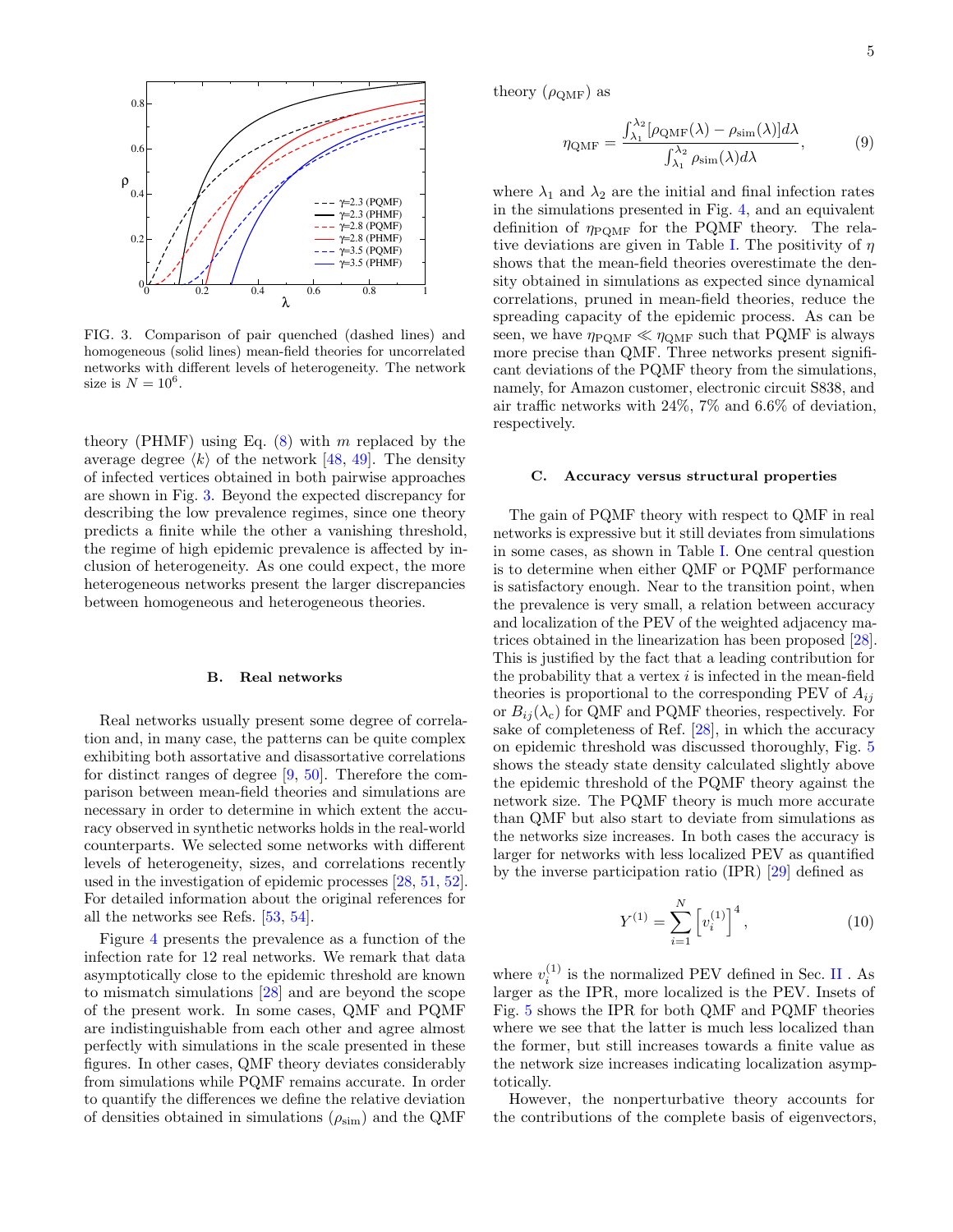

<span id="page-5-0"></span>FIG. 4. Epidemic prevalence on real networks. Symbols represent stochastic simulations while solid and dashed lines represent the numerical integration of the QMF and PQMF equations, respectively. In each panel, the usual name and size of networks are given.

| Network            | $\eta_{\rm QMF}$ | $\eta_\mathrm{POMF}$ | OMF    | (1)<br>PQMF |
|--------------------|------------------|----------------------|--------|-------------|
| AS Caida           | 0.032            | 0.0022               | 0.0240 | 0.0139      |
| Amazon $3/2/03$    | 0.75             | 0.24                 | 0.106  | 0.0114      |
| AstroPhys 93-03    | 0.035            | 0.013                | 0.0045 | 0.0043      |
| CiteSeer           | 0.067            | 0.010                | 0.0177 | 0.0109      |
| Jung               | 0.0079           | 0.0021               | 0.0478 | 0.0335      |
| S 838              | 0.28             | 0.070                | 0.179  | 0.0340      |
| Slashdot           | 0.032            | 0.0011               | 0.144  | 0.0347      |
| URV email          | 0.022            | 0.0028               | 0.0096 | 0.0087      |
| Cora               | 0.152            | 0.037                | 0.0100 | 0.0090      |
| Air Traffic        | 0.38             | 0.066                | 0.0191 | 0.0154      |
| Gnutella $8/24/02$ | 0.17             | 0.0066               | 0.214  | 0.0800      |
| cElegans Neural    | 0.057            | 0.0078               | 0.0189 | 0.0175      |

<span id="page-5-1"></span>TABLE I. Relative deviations and inverse participation ratios for QMF and PQMF theories applied to real networks.

whether it is of  $A_{ij}$  or  $B_{ij}(\lambda_c)$ , and this comparison is not justifiable anymore. Indeed, as shown in Table [I,](#page-5-1) the accuracy of the QMF theory can be high even when the PEV is localized as, for example, in the case of the Slashdot network. In other cases, as Air Traffic and Cora networks, the PEV localization corresponding to QMF and PQMF theories are similar but the performance of the latter is much better. We performed a statistical

analysis of the correlations between  $\ln \eta$  and  $\ln Y^{(1)}$  and found no statistically significant p-values of  $p_{\text{OMF}} = 0.29$ and  $p_{\text{POMF}} = 0.46$ . It is worth to note that the statistical analyses considering the linear data present even smaller statistical significance.

We also checked (logarithm) statistical correlations of  $\eta$  with other basic network metrics, namely, the heterogeneity coefficient  $\varepsilon = \langle k^2 \rangle / \langle k \rangle$ , the modularity coefficient  $Q$  [\[55\]](#page-8-34), the average clustering coefficient  $\langle c \rangle$ , and average shortest distances  $\langle \ell \rangle$ . We found statistical significance with  $p < 0.02$  only with  $\varepsilon$  and  $\langle l \rangle$ . Actually,  $\varepsilon$  and  $\langle l \rangle$ are correlated since more heterogeneous networks tend to have shortest average distances due to the shortcuts introduced by hubs [\[50\]](#page-8-29). The correlation between  $\eta$  and  $\langle \ell \rangle$  actually is not very surprising since one intuitively expects that the shorter are distances more the mean-field hypothesis of neglecting long-range correlations becomes accurate. One interesting feature is that the approximation given by Eq. [\(3\)](#page-1-2) in the PQMF theory discards the possibility of triangles  $[27]$ , in which the neighbors i and l of j are also connected. So, one could expect a worse performance in networks with high clustering coefficient but no statistical correlation with this metrics was found  $(p_{\text{p}_{\text{OMF}}} = 0.51)$ . In summary, we could not infer which structural properties rule the accuracy of the mean-field approaches in the regimes of high prevalences.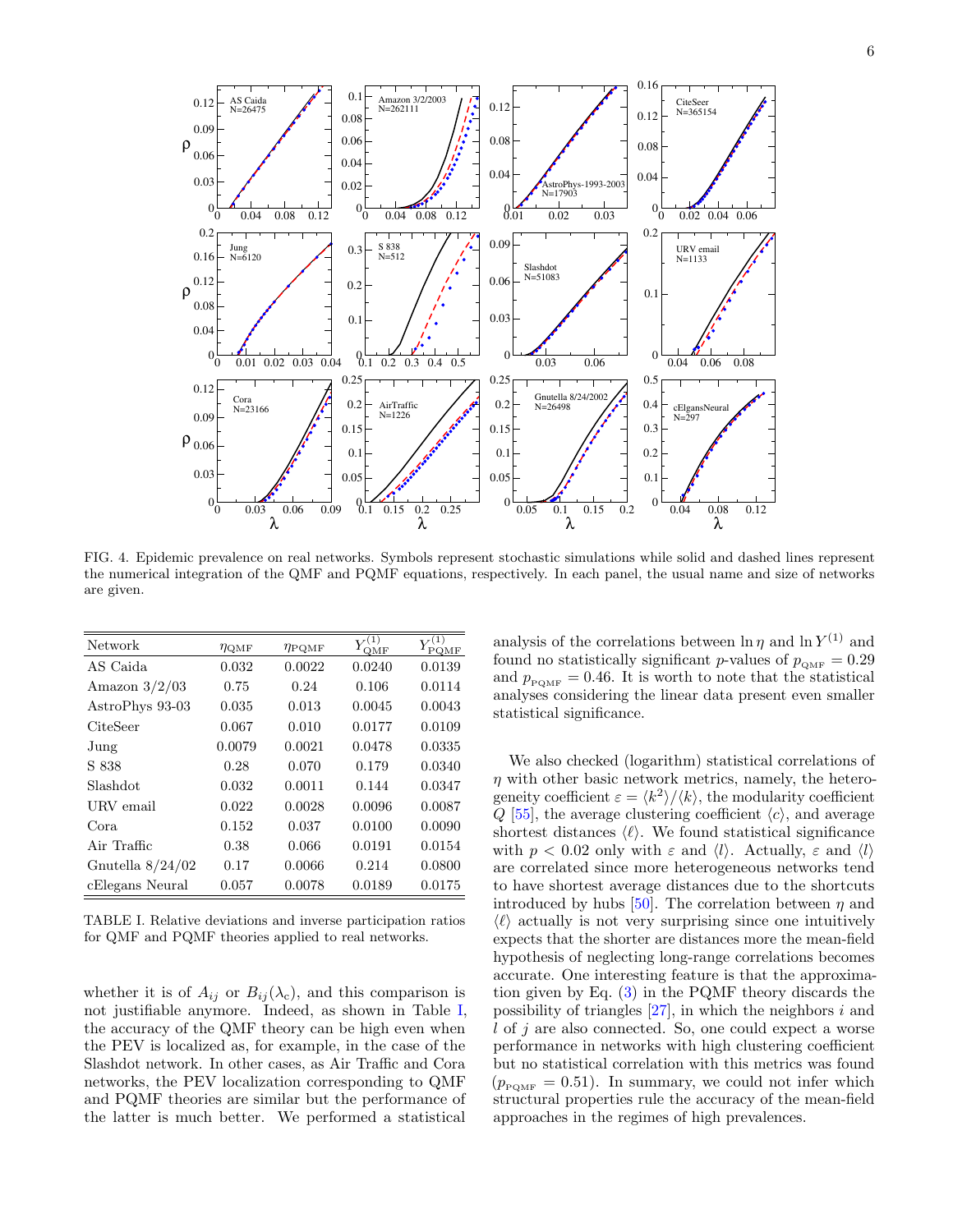

<span id="page-6-3"></span>FIG. 5. Finite size scaling of the steady-state density evaluated at  $\lambda = 2\lambda_c^{PQMF}$ . WPCM networks with degree exponent  $\gamma = 2.8$  presenting (a) disassortative ( $\alpha = -0.2$ ) and (b) neutral  $(\alpha = 0)$  degree correlations are considered. Insets show the corresponding IPR calculated for PEV of the corresponding mean-field theory.

#### <span id="page-6-0"></span>IV. CONCLUSIONS

Theoretical understanding of dynamical processes on networks constitutes a powerful tool for protection against threats such as disease dissemination, misinformation propagations, transportation infrastructure overload, among many other examples. Reliable theoretical approximations are usually required to consider the heterogeneous structure of the contact networks and the dynamical correlations, in which the states of neighboring individuals are statistically correlated. These features are explicitly included in the PQMF theory [\[27\]](#page-8-10). However, this theory has been applied mainly to analyze the behavior of epidemic processes in the neighborhood of the transition from an endemic to a disease-free state trough perturbative analyses where the epidemic prevalence is very small. In this work, we contribute to fill this gap performing a detailed nonperturbative numerical analysis of the SIS model on synthetic and real networks within a wide range of heterogeneities and assortativities.

For synthetic networks generated with the Weber-Porto [\[37\]](#page-8-16) configuration model, we report that the PQMF theory predicts with great accuracy the regime of high prevalence observed in stochastic simulations in networks with power-law degree distributions for all values of degree exponents investigated ( $\gamma = 2.3, 2.8,$  and 3.5) and degree correlations (disassortative, neutral and assortative). In the case of large  $\gamma > 2.5$ , where hubs tend to be separated apart as the network size increases, we observed that the PQMF theory significantly outperforms the simpler QMF theory where heterogeneity is fully considered but dynamical correlations are neglected, being the discrepancy between theories larger for large  $\gamma$ . The high accuracy of the PQMF theory at high prevalences contrasts with its bad performance for asymptotically

low densities where the theory is known to deviate from exactly known critical behavior [\[38\]](#page-8-17) where  $\rho \sim \lambda^{\beta}$  with  $\beta > 1$  while mean-field exponent is  $\beta_{\text{MF}} = 1$  [\[28\]](#page-8-8). We argue, however, that this mismatch is constrained to a region very close to  $\lambda = \lambda_c \rightarrow 0^+$  such that the regime of not too low density can still be accurately described by the PQMF theory.

In a set of real networks, where much more complex structures and correlations can be present, we observed that PQMF always outperforms (sometimes very significantly) the QMF theory, but may still presents non negligible deviations from simulations in some cases; see Table [I.](#page-5-1) Differently from the low prevalence regime where the accuracy of mean-field theories is correlated with spectral properties of Jacobian matrices, only trivial statistical correlations with simple network metrics could be identified and the problem of predicting when the nonperturbative analysis is sufficiently accurate given certain network properties remains open.

Finally, we expect that our work will stimulate the application of nonperturbative approaches through the numerical integration of continuous-time equations to address other fundamental problems of dynamical processes on networks.

#### <span id="page-6-1"></span>Appendix A: Weber-Porto configuration model

The WPCM networks are generated as follows. The degree of each vertex is drawn according to the degree distribution  $P(k)$  such that each node has k unconnected half-edges. Two half-edges are chosen and connected with probability

$$
P_{\text{link}}(q', q) = \frac{f(q', q)}{f_{\text{max}}},\tag{A1}
$$

where  $q$  and  $q'$  are the respective degrees of the chosen vertices and  $f_{\text{max}}$  is the maximum value of

$$
f(q, q') = 1 + \frac{(\kappa_{\rm nn}(q) - \langle k \rangle_{\rm e})(\kappa_{\rm nn}(q') - \langle k \rangle_{\rm e})}{\langle k \kappa_{\rm nn} \rangle_{\rm e} - \langle k \rangle_{\rm e}^2}, \quad \text{(A2)}
$$

where  $\langle A(k)\rangle_e = \sum_k A(k)P_e(k)$  where  $P_e(k) = kP(k)/\langle k\rangle$ is the probability that an edge ends on a vertex of degree k. Self and multiple connections are forbidden. In the absence of degree correlations, we have  $\kappa_{nn} = \langle k \rangle_e$ , implying  $f(q, q') = 1$  and  $P_{\text{link}} = 1$ . See Ref. [\[37\]](#page-8-16) for more details.

#### <span id="page-6-2"></span>Appendix B: Quasi-stationary method

We applied the standard QS method [\[42,](#page-8-21) [43,](#page-8-22) [56\]](#page-8-35) where the dynamics returns to a previously visited active configuration with at least one infected vertex every time the system falls into the absorbing state where all vertices are simultaneously susceptible. The method is implemented by building and constantly updating a list with  $M = 100$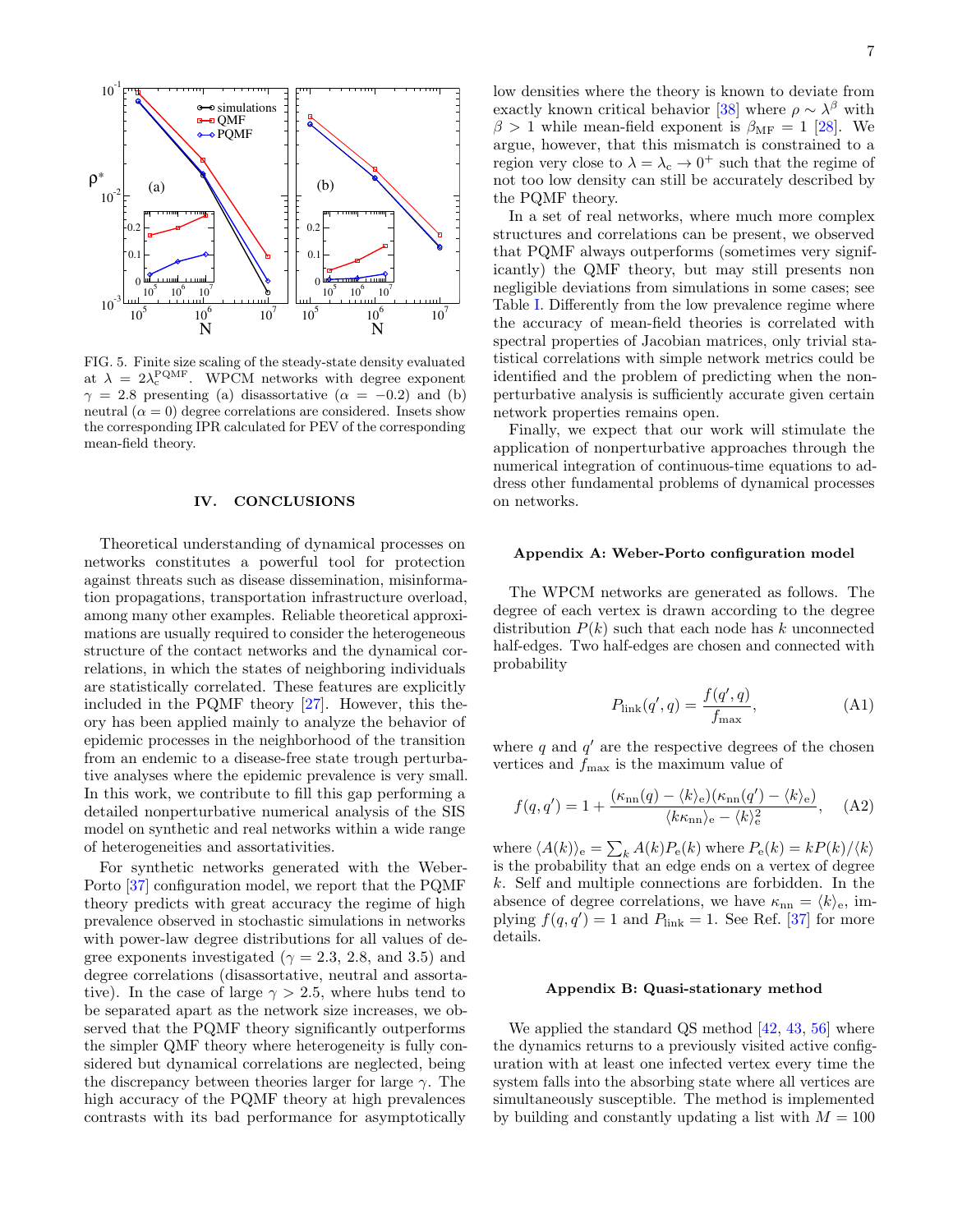active configurations. Every time the systems falls into the absorbing state one of the  $M$  configurations is chosen with equal chance to replace the absorbing state. The list is updated with probability  $10^{-2}$  by unit of time and the update consists of replacing a randomly selected configuration of the list by the present state of the dynamics. The QS averages are computed during an averaging time varying from  $t_{\text{av}} = 10^5 \mu^{-1}$  to  $10^6 \mu^{-1}$  after a relaxation time  $t_{\text{rlx}} = 10^5$ , the longer times for the lower densities where fluctuations are more relevant.

#### <span id="page-7-17"></span>Appendix C: Stochastic simulation of the SIS model

Simulations of SIS model were performed using the optimized Gillespie algorithm described in [\[42\]](#page-8-21). The number of infected vertices  $N_{\text{inf}}$  and the total number of edges emanating from them  $N_{\rm SI}$  are computed and kept updated along the simulations. In each time step, with probability

$$
q = \frac{\mu N_{\rm inf}}{\mu N_{\rm inf} + \lambda N_{\rm SI}} \tag{C1}
$$

one infected vertex is chosen with equal chance and healed. With the complementary probability

$$
1 - q = \frac{\lambda N_{\rm SI}}{\mu N_{\rm inf} + \lambda N_{\rm SI}},\tag{C2}
$$

- <span id="page-7-0"></span>[1] I. Kiss, J. Miller, and P. Simon, *[Mathematics of Epi](https://books.google.com.br/books?id=DlEnDwAAQBAJ)*[demics on Networks: From Exact to Approximate Models](https://books.google.com.br/books?id=DlEnDwAAQBAJ) (Springer International Publishing, Cham, Switzerland, 2017).
- <span id="page-7-16"></span>[2] W. Wang, M. Tang, H. Eugene Stanley, and L. A. Braunstein, "Unification of theoretical approaches for epidemic spreading on complex networks," [Reports Prog. Phys.](http://stacks.iop.org/0034-4885/80/i=3/a=036603?key=crossref.4f9f539ce4ec9136498d42eadc426480) 80, [036603 \(2017\).](http://stacks.iop.org/0034-4885/80/i=3/a=036603?key=crossref.4f9f539ce4ec9136498d42eadc426480)
- <span id="page-7-1"></span>[3] G. F. de Arruda, F. A. Rodrigues, and Y. Moreno, "Fundamentals of spreading processes in single and multilayer complex networks," [Phys. Rep.](https://linkinghub.elsevier.com/retrieve/pii/S0370157318301492) 756, 1 (2018).
- <span id="page-7-2"></span>[4] J. Marro and R. Dickman, [Nonequilibrium Phase Transi](https://books.google.com.br/books?id=80YF69jbczYC)[tions in Lattice Models](https://books.google.com.br/books?id=80YF69jbczYC), Aléa-Saclay (Cambridge University Press, 2005).
- <span id="page-7-3"></span>[5] D. Ben-Avraham and J. Köhler, "Mean-field (n, m)cluster approximation for lattice models," [Phys. Rev. A](http://dx.doi.org/10.1103/PhysRevA.45.8358) 45[, 8358 \(1992\).](http://dx.doi.org/10.1103/PhysRevA.45.8358)
- <span id="page-7-4"></span>[6] J. Joo and J. L. Lebowitz, "Pair approximation of the stochastic susceptible-infected-recovered-susceptible epidemic model on the hypercubic lattice," [Phys. Rev. E](http://link.aps.org/doi/10.1103/PhysRevE.70.036114) 70, [036114 \(2004\).](http://link.aps.org/doi/10.1103/PhysRevE.70.036114)
- <span id="page-7-5"></span>[7] J. P. Gleeson, "High-accuracy approximation of binarystate dynamics on networks," [Phys. Rev. Lett.](https://link.aps.org/doi/10.1103/PhysRevLett.107.068701) 107, [068701 \(2011\).](https://link.aps.org/doi/10.1103/PhysRevLett.107.068701)
- <span id="page-7-6"></span>[8] J. P. Gleeson, "Binary-state dynamics on complex networks: Pair approximation and beyond," [Phys. Rev. X](http://link.aps.org/doi/10.1103/PhysRevX.3.021004) 3, [021004 \(2013\).](http://link.aps.org/doi/10.1103/PhysRevX.3.021004)
- <span id="page-7-7"></span>[9] A. Barrat, M. Barthlemy, and A. Vespignani, *[Dynamical](http://ebooks.cambridge.org/ref/id/CBO9780511791383)* [Processes on Complex Networks](http://ebooks.cambridge.org/ref/id/CBO9780511791383) (Cambridge University Press, New York, NY, USA, 2008).

one infected vertex i is chosen with probability proportional to its degree. One of nearest-neighbors of  $i$ , represented by  $j$ , is chosen with equal chance. If  $j$  is susceptible, it becomes infected and, otherwise, no change of state is implemented. The time is incremented by

$$
\delta t = \frac{-\ln u}{\mu N_{\text{inf}} + \lambda N_{\text{SI}}} \tag{C3}
$$

where  $u$  is a pseudo random number uniformly distributed in the interval  $(0, 1)$ .

#### ACKNOWLEDGMENTS

This work was partially supported by the Brazilian agencies CNPq and FAPEMIG. This study was financed in part by the Coordenação de Aperfeiçoamento de Pessoal de Nível Superior - Brasil (CAPES) - Finance Code 001.

- <span id="page-7-8"></span>[10] R. Pastor-Satorras, C. Castellano, P. Van Mieghem, and A. Vespignani, "Epidemic processes in complex networks," [Rev. Mod. Phys.](https://link.aps.org/doi/10.1103/RevModPhys.87.925) 87, 925 (2015).
- <span id="page-7-9"></span>[11] R. Pastor-Satorras and A. Vespignani, "Epidemic Spreading in Scale-Free Networks," [Phys. Rev. Lett.](https://link.aps.org/doi/10.1103/PhysRevLett.86.3200) 86, 3200 [\(2001\).](https://link.aps.org/doi/10.1103/PhysRevLett.86.3200)
- <span id="page-7-10"></span>[12] Yang Wang, D. Chakrabarti, Chenxi Wang, and C. Faloutsos, "Epidemic spreading in real networks: an eigenvalue viewpoint," in [22nd Int. Symp. Reliab. Distrib.](http://dx.doi.org/10.1109/RELDIS.2003.1238052) [Syst. 2003. Proceedings.](http://dx.doi.org/10.1109/RELDIS.2003.1238052) (IEEE Comput. Soc, 2003) pp. 25–34.
- <span id="page-7-11"></span>[13] K. T. D. Eames and M. J. Keeling, "Modeling dynamic and network heterogeneities in the spread of sexually transmitted diseases," [Proc. Natl. Acad. Sci.](http://www.pnas.org/cgi/doi/10.1073/pnas.202244299) 99, 13330 [\(2002\).](http://www.pnas.org/cgi/doi/10.1073/pnas.202244299)
- [14] M. J. Keeling, "The effects of local spatial structure on epidemiological invasions," [Proc. R. Soc. London. Ser. B](https://royalsocietypublishing.org/doi/10.1098/rspb.1999.0716) Biol. Sci. 266[, 859 \(1999\).](https://royalsocietypublishing.org/doi/10.1098/rspb.1999.0716)
- <span id="page-7-12"></span>[15] A. S. Mata, R. S. Ferreira, and S. C. Ferreira, "Heterogeneous pair-approximation for the contact process on complex networks," New J. Phys. 16[, 053006 \(2014\).](http://stacks.iop.org/1367-2630/16/i=5/a=053006?key=crossref.b50b1b736851ea680f948bb1a6065508)
- <span id="page-7-13"></span>[16] F. A. Rodrigues, T. K. D. Peron, P. Ji, and J. Kurths, "The Kuramoto model in complex networks," [Phys. Rep.](http://dx.doi.org/10.1016/j.physrep.2015.10.008) 610[, 1 \(2016\).](http://dx.doi.org/10.1016/j.physrep.2015.10.008)
- <span id="page-7-14"></span>[17] S. Chatterjee and R. Durrett, "Contact processes on random graphs with power law degree distributions have critical value 0," [Ann. Probab.](http://dx.doi.org/10.1214/09-AOP471) 37, 2332 (2009).
- <span id="page-7-15"></span>[18] T. Mountford, J.-C. Mourrat, D. Valesin, and Q. Yao, "Exponential extinction time of the contact process on finite graphs," [Stoch. Process. their Appl.](https://linkinghub.elsevier.com/retrieve/pii/S0304414916000028) 126, 1974 (2016).